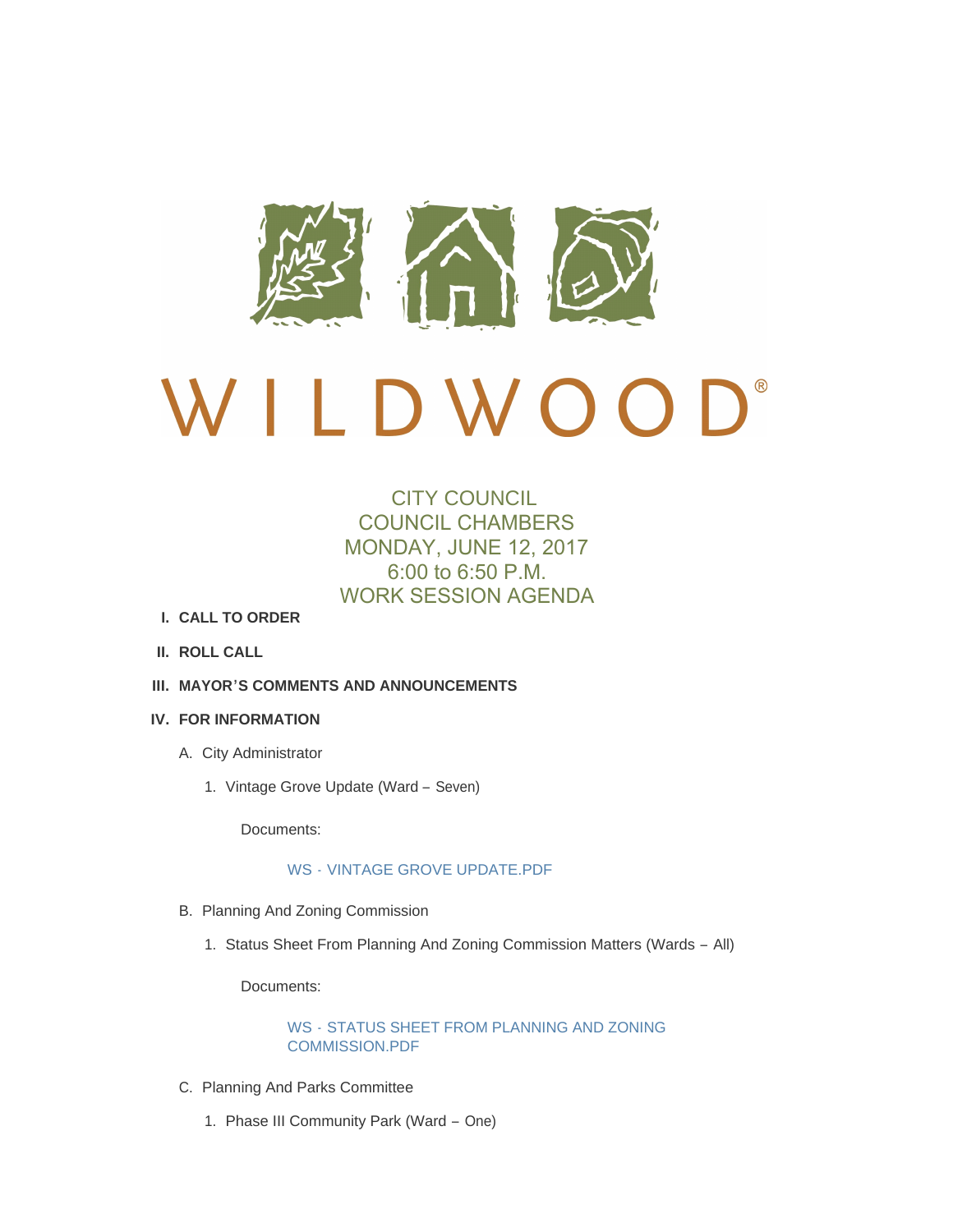Documents:

#### WS - [COMMUNITY PARK PHASE III.PDF](http://cityofwildwood.com/AgendaCenter/ViewFile/Item/11104?fileID=15634)

- D. Administration/Public Works Committee
	- 1. FEMA FMA Funding Agreement For Property Acquisition At 212 Valley Drive (Ward – Six)

Documents:

WS - [FEMA FMA FUNDING AGREEMENT FOR PROPERTY AT 212](http://cityofwildwood.com/AgendaCenter/ViewFile/Item/11106?fileID=15625)  VALLEY DRIVE.PDF

TAP Funding – Resolution For 2017 Application (Ward – One) 2.

Documents:

WS - [TAP FUNDING RESOLUTION FOR 2017 APPLICATION.PDF](http://cityofwildwood.com/AgendaCenter/ViewFile/Item/11107?fileID=15658)

- E. Economic Development Committee
	- 1. Work Ready Communities Program (Wards All)

Documents:

#### WS - [WORK READY COMMUNITIES.PDF](http://cityofwildwood.com/AgendaCenter/ViewFile/Item/11109?fileID=15626)

F. Rural Internet Access Committee Update (Wards - All)

Documents:

WS - [RURAL INTERNET ACCESS COMMITTEE UPDATE.PDF](http://cityofwildwood.com/AgendaCenter/ViewFile/Item/11110?fileID=15627)

G. Construction Project Update (Wards - All)

Documents:

WS - [CONSTRUCTION PROJECT UPDATE 6-7-2017.PDF](http://cityofwildwood.com/AgendaCenter/ViewFile/Item/11111?fileID=15628)

#### **FOR ACTION V.**

- A. City Administrator
	- 1. MoDOT Cost Share Program Proposed 2017 Application For Route 109 Improvements (Wards - One And Eight)

Documents:

WS - MODOT COST SHARE PROGRAM - PROPOSED 2017 APPLICATION FOR ROUTE 109 IMPROVEMENTS PDF

2. Purchase Of Chairs For Council Dais And Workstations

Documents: